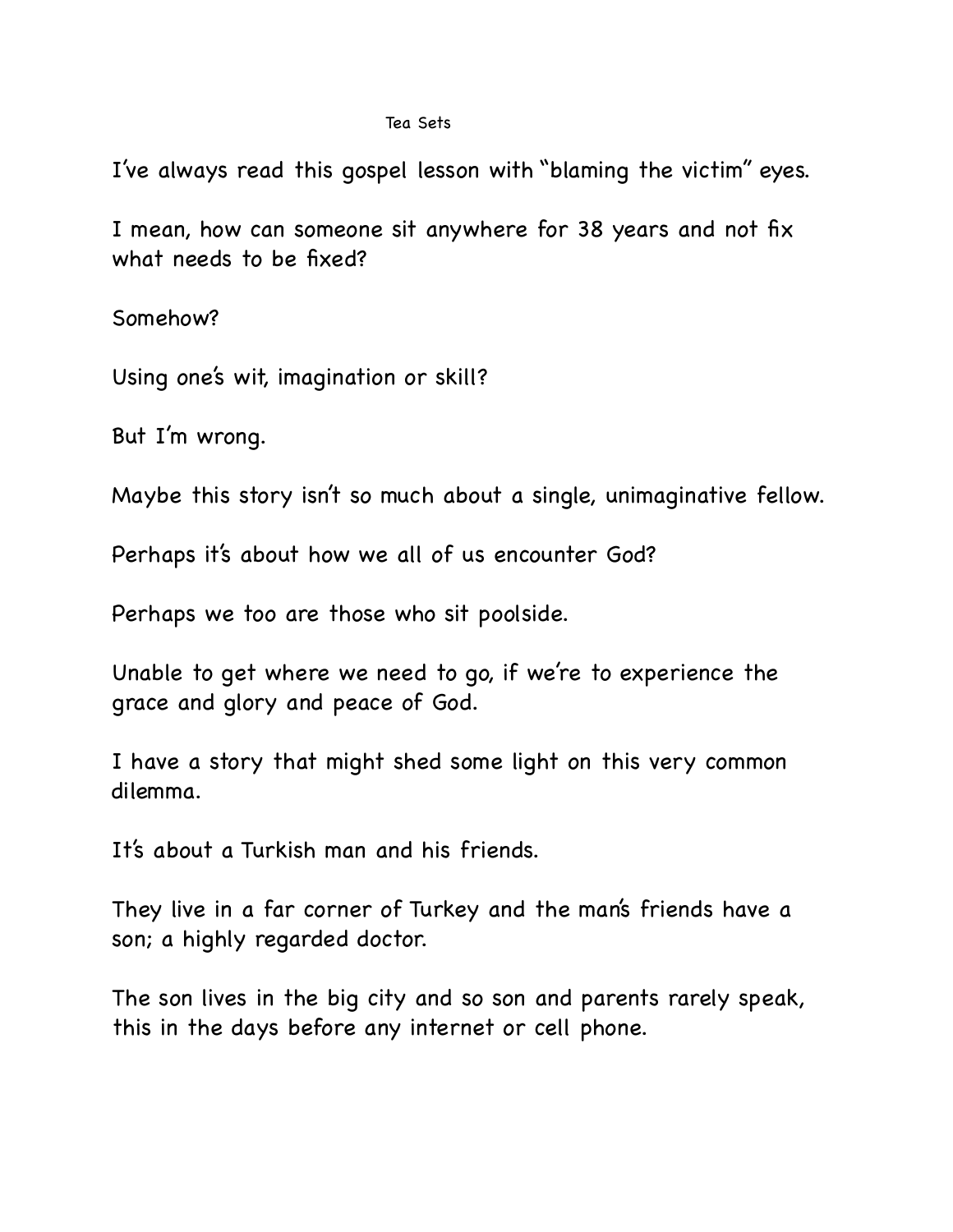One day the Turkish man visits his old friends and there in the living room is a large chest.

On it, the parents have lovingly placed their various tea sets.

The decorations are beautiful.

They enjoy sitting before it and admiring their new piece of furniture.

"This chest's a gift from our son!," they proudly explain.

But something about the chest bothers the friend, so after a few visits, he finally asks the parents if he can take a closer look.

And when he does, he turns the chest around, removes some remaining packing material, and discovers that this isn't a chest for tea sets at all!

It's a fully functioning ham radio set which, for the under 30 crowd, is the way folks talked to each other from far away, back in prehistoric days, before Face Time and Instagram. C. Bourgeault, Trinity, \_\_, paraphrased.

Rather than a piece of furniture to be admired, it's instead the very means to communicate with their beloved son.

And thinking about this story, and the story of the man sitting poolside for 38 years, got me thinking about people sitting in church for 38 or 18 or 88 years.

And about those who will never come near a church.

It got me thinking about my own relationship with God.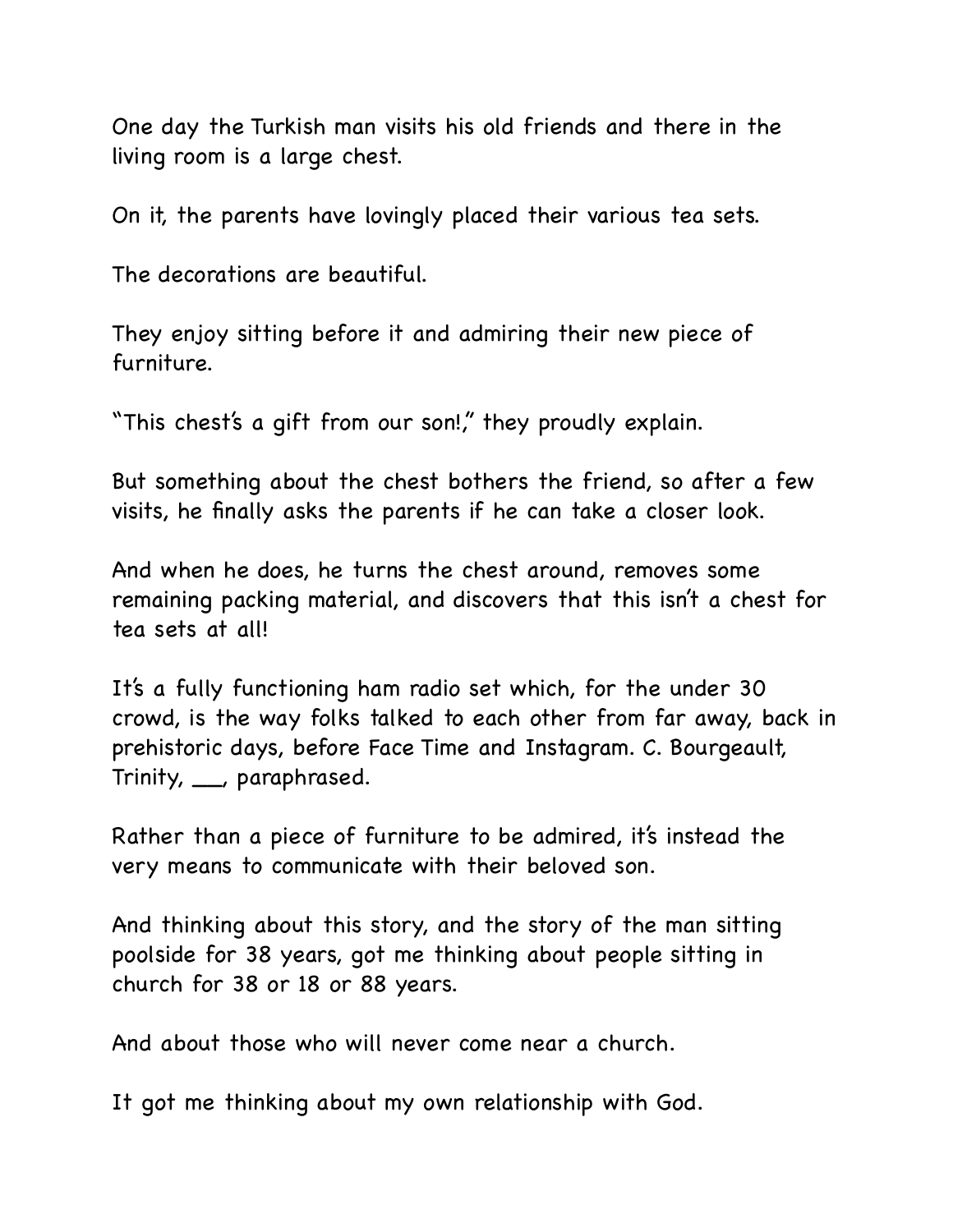And how often I have mistaken the stirring waters (and ham radio sets), in other words, how often I have mistaken invitations to encounter the Living God, for simply a nice piece of furniture.

Jesus never says: "Worship me."

Jesus always says: "Follow me."

 And yet for most of the nearly 2000 years since he walked the dusty roads of ancient Israel, we have declined the invitation to follow.

We prefer the far easier task of worship.

We have long decided that it's far better to admire the tea set rather than risk communicating with, and risk being changed by, our disquieting God.

And the change we are invited to undergo?

It has almost nothing to do with accomplishing or achieving anything.

Instead, it's all about learning that the only place we actually encounter God is in the act of letting go.

Like, letting go of grudges or fear.

Letting go of controlling people, places and things.

Particularly those we love the most.

Particularly when I'm right!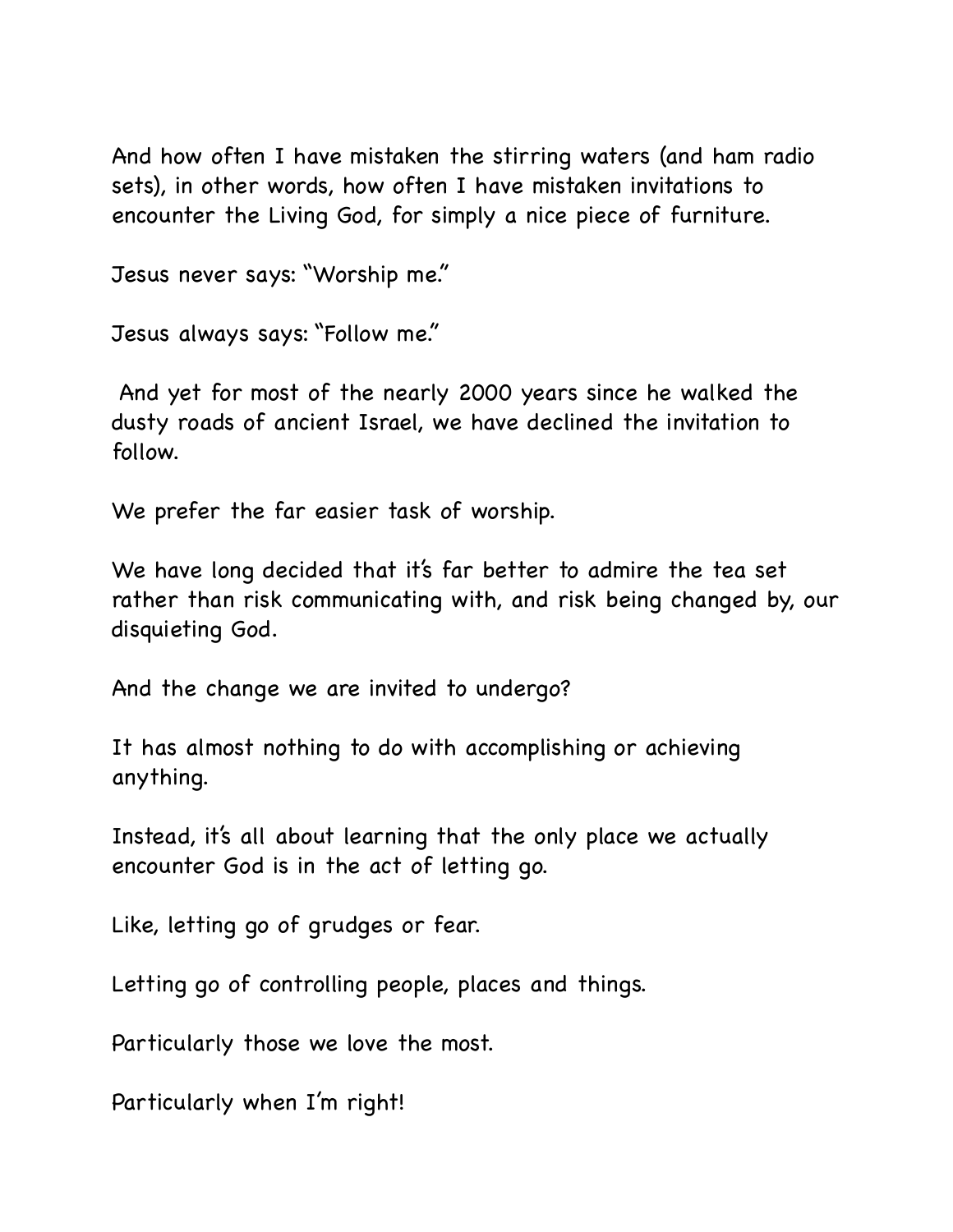Paradoxically, rather than enslaving us to the whims of others, letting go brings a freedom that's simply amazing.

Instead of getting all wrapped up in trying to bend life to what I want it to be, we discover the flow of life.

Opening vistas that are surprising and delightful!

Paul's adventures this morning show us what a surrendered life looks like.

Paul's adventures begin with a vision.

His itinerary says: "It's time to go to Asia!

But those plans are nixed by the Risen Lord.

Jesus, the travel agent!

Who gives Paul a vision of a man from Macedonia, part of what's now Greece.

So Paul changes his plans and begins a journey that would make Jonah and his whale proud.

Paul's trip is like taking a small boat from Oahu to Maui (about 60 miles) in rough seas, then from Maui to the Big Island, (about 100 miles), then walking from Hilo to the top of Volcano; all of which he does with "great haste."

When he reaches the end of this exhausting trip, he goes looking for a Jewish synagogue, and the 10 men needed to make a quorum for the Sabbath prayer.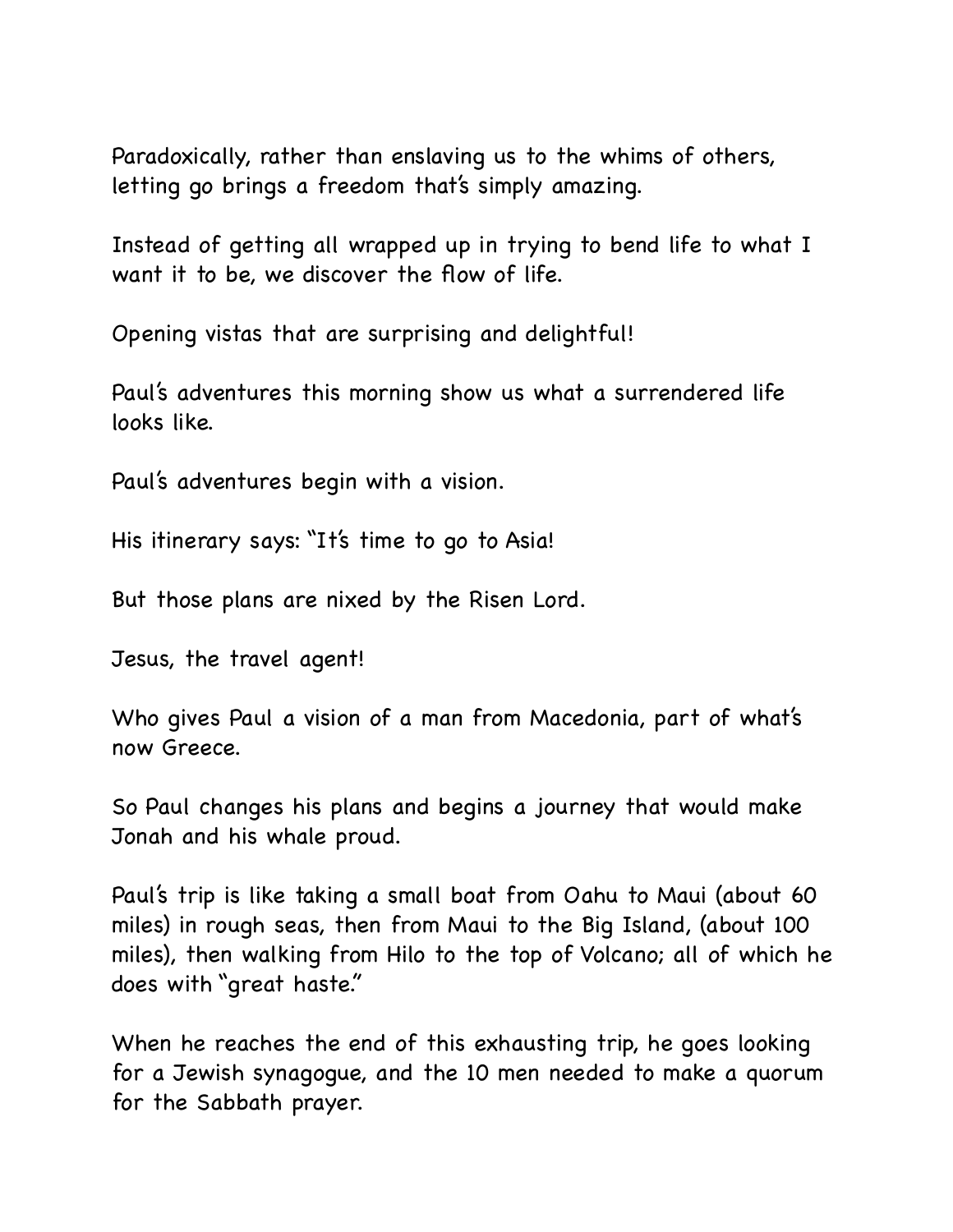But there is no synagogue.

Nor are there 10 Jewish men.

You might expect Paul to be chagrined that all that hurried travel brings him not to a synagogue, nor to any men, but to a riverbank — and a few gentile women.

But Paul isn't chagrined, because Paul understands that to love Jesus is to do what Jesus does.

Even if it brings hardship.

Even when things aren't as expected.

Because Jesus spares no effort for us.

Jesus goes to every length for us and with us.

And Jesus is chock full of surprises for those who'll take their chance with him.

So what does Paul do?

He tells us:

"We sat down and spoke with the women."

What a way to live!

Just taking things as they come.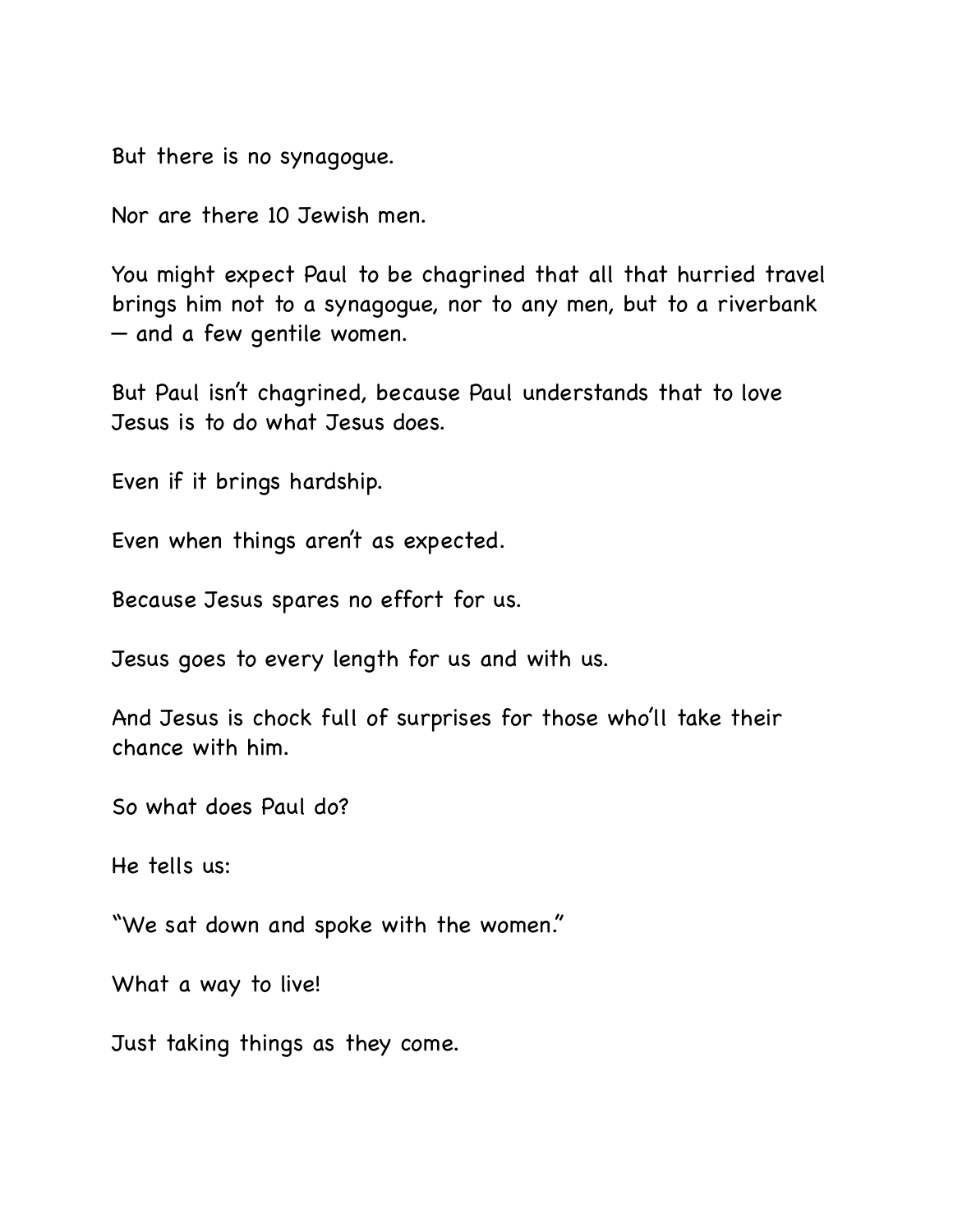Trusting, that "all will be well, and all will be well, and all manner of things will be well!" Julian of Norwich.

Little does Paul know that on that riverbank sits the beginnings of the most faithful community the young church will ever know.

The church at Philippi.

The Philippian church will soon support Paul's mission with money, prayers and deep friendship.

As Paul later writes to them:

"My dear, dear friends, I love you so much!

You make me feel such joy, you fill me with such pride." Phil. 4:1 (The Message).

One of the women at the riverbank this morning is Lydia.

Funny how so many Christian denominations, including our own Episcopal Church until the 1970's, exclude women from the ministry, when in the early church, women regularly shared in leadership!

So here we are with Lydia, who sells purple cloth.

The cloth of royalty.

She's probably pals with the first century's version of Beyoncé and Cher.

But Lydia is also this: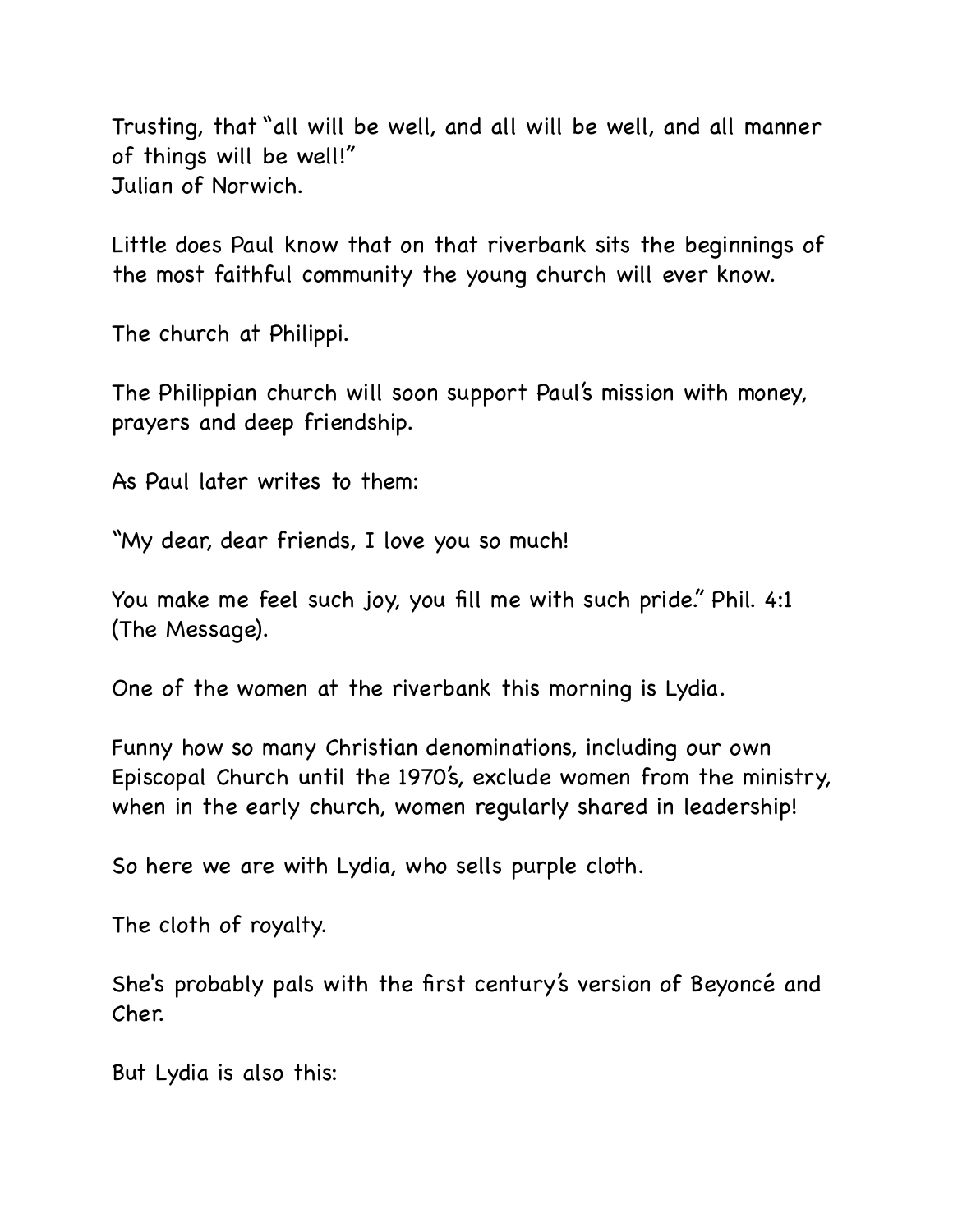A woman open to a radically new way to encounter life.

To encounter God.

And so she becomes the first European Christian.

Her legacy begins this morning, on a riverbank.

All arising out of the serendipity of Paul taking life as it comes.

Letting go of control.

Going with the flow of the wildly unpredictable Spirit of God!

It's a poet who says it best when we come face to face with the Reality that is the living God.

God is not rescuer.

God is not safety.

God is not benevolent or critical Father-knows-best.

God is not puppet or puppeteer.

God is not who I thought/was taught he is.

God is love reckless, spendthrift, indiscriminate, passionate.

God is pursuer relentless, determined, tireless seeker of souls.

God is challenger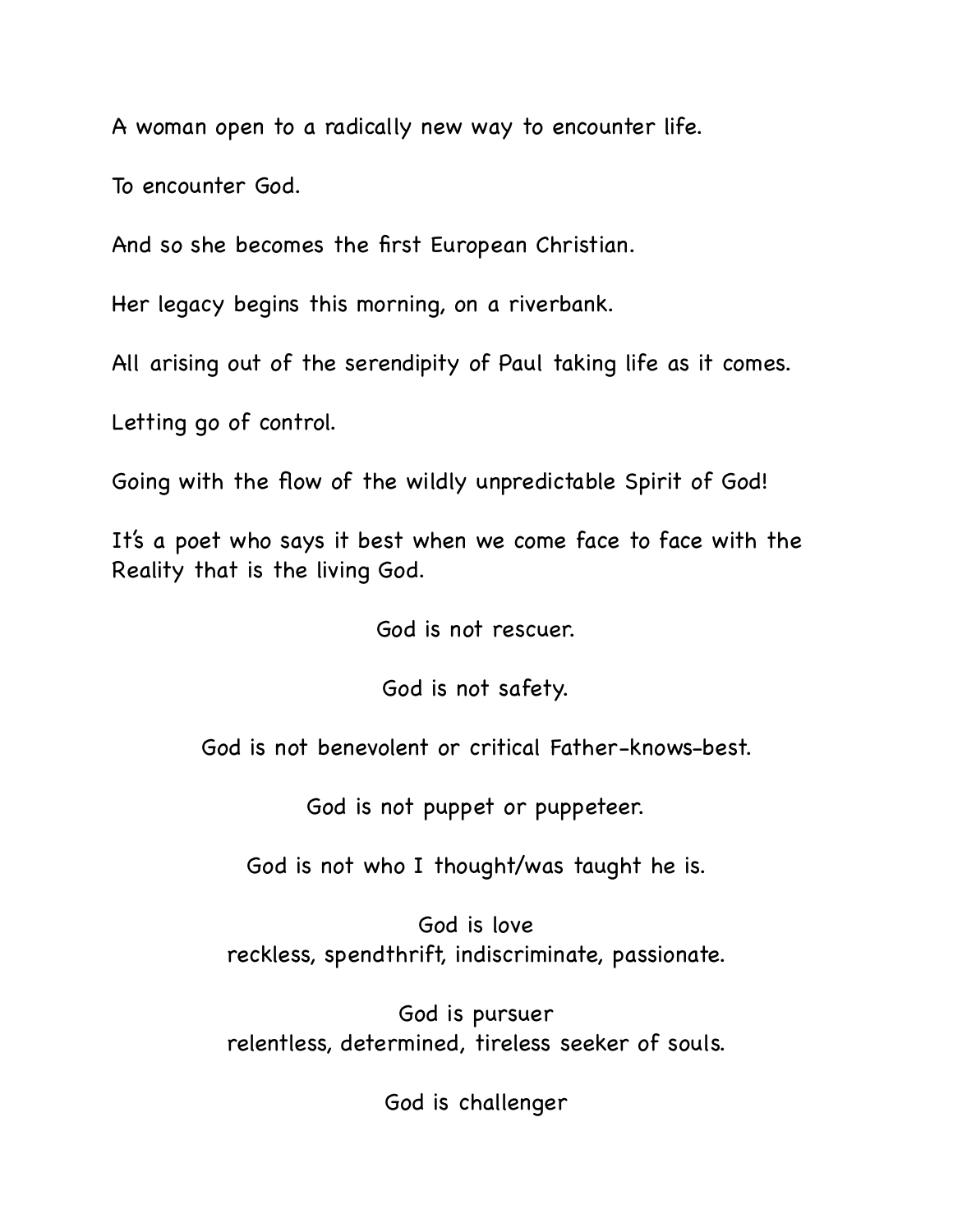demanding movement, journey, change, growth.

God is creator delighted in me, her creation. \*\*\*

God is spirit, wind, and fire uncontainable, she will not tolerate the tidy boxes we painstakingly construct for her.

God is light exposing, revealing, searching out all that I would hide.

> God is unknowable yet constantly revealing herself to me with a richness and intensity I cannot ignore." -The Reverend Virginia Going, abridged.

Jesus invites us into an adventurous life!

A life of risk?

Yes!

A life of suffering?

Perhaps.

But most definitely a life that calls us off of our couches!

And into the great unknown whom we call "God."

As we settle into our pews here, don't be misled.